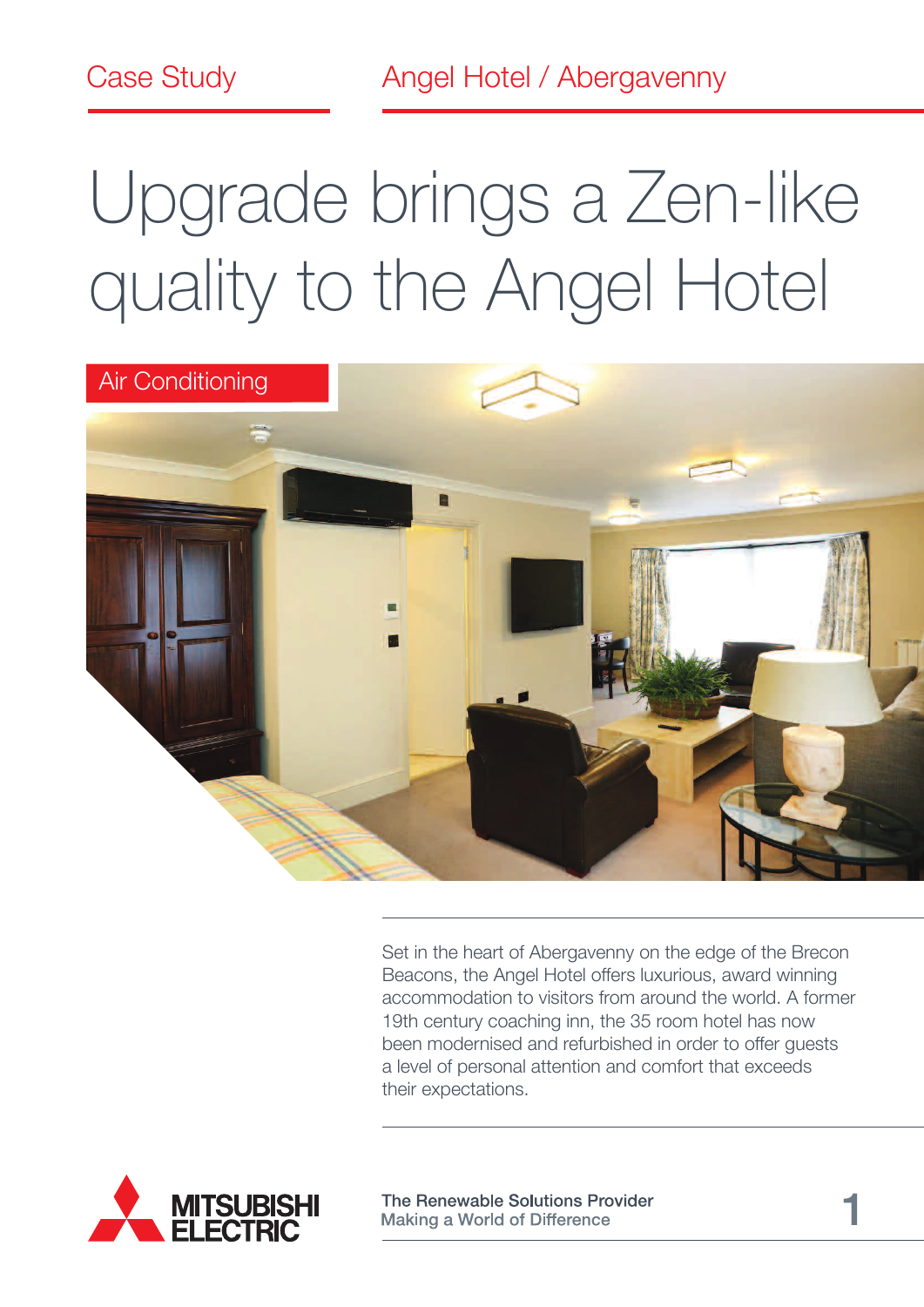The Angel has an impressive pedigree former guests include Gregory Peck, Richard Burton and Elizabeth Taylor and after years of underinvestment the historic building is now getting the care and attention it deserves.

# Case Study **Angel Hotel / Abergavenny**

Since taking over the site in 2002, the management team at the Angel Hotel have made it their mission to become the regional hotel of choice and in 2016 they secured the AA Hotel of the Year, Wales.

As part of this commitment to excellence, the hotel management demanded the very best in air conditioning technology and recently selected contemporary Zen indoor units for the stylish bedrooms.

Marketed as a high-quality boutique hotel with a unique but old fashioned room layout, it was imperative that no pipework was put on display and that the installed units should have aesthetic appeal and run quietly.

Mitsubishi Electric's Zen Series is a low profile, unobtrusive wall mounted system that blends seamlessly with its surroundings and offers lower power consumption twinned with powerful performance. The sophisticated elegance of the units makes them an ideal choice for hotel environments.

Serving the Zen units is a City Multi R2 heat recovery system, which is able to offer simultaneous heat and cool different rooms throughout the building. The previous air conditioning was not able to achieve this in the way required by the owners.

Hotels regularly require cooling in some areas and heating in others and City Multi is the only VRF (Variable Refrigerant Flow) system able to offer simultaneous heating and cooling using only two pipes instead of the usual three.

The system's two pipe technology also meant that disruption to guests and hotel staff was kept to an absolute minimum during the refurbishment.

City Multi is also capable of delivering dramatic efficiency improvements and the Angel Hotel can now expect savings of up to 30 per cent.

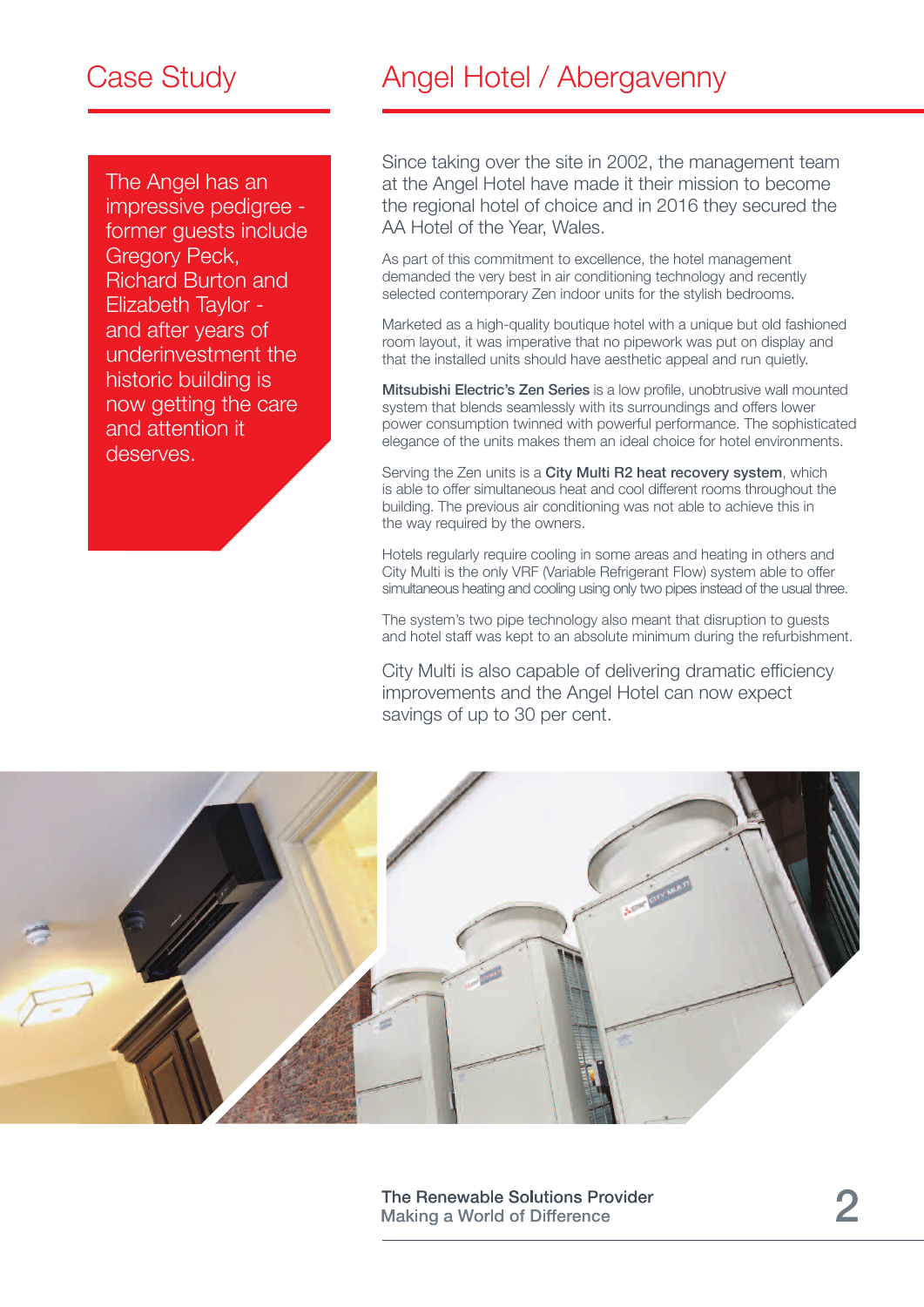# Case Study

In a building as old as the Angel Hotel it can be difficult to carry out work without causing structural or cosmetic damage.

The building is made up of stone walls and contains a whole host of annexes and awkward spaces to work in.

# Angel Hotel / Abergavenny

Cardiff-based Airpro Systems Holdings was brought in to carry out the installation and was mindful not to disturb the historic building any more than necessary.

Mark Derbi of Airpro comments: "At times the Angel proved to be a testing installation. The rooms needed to be refurbished one at a time and we were very aware that the bulk of the air conditioning needed to be hidden from sight without risking damage to the fabric of the building.

"With the builder also on site high levels of cooperation were needed to ensure that we were able to stay on schedule and meet the timescale set out by the client."

After 30 indoor units had been successfully installed, Mitsubishi Electric PAR-31MAA room controllers were wired in and temperature restrictions were set up. These enable guests to have control of their heating or cooling within a range controlled by the hotel to ensure absolute comfort combined with maximum efficiency.

With a user-friendly backlit screen and simple to use adjustment controls the room controllers provide both guests and hotel employees with the high levels of functionality expected in a state-of-the-art heating and ventilation installation.

Sympathetic restoration work and carefully considered upgrades have ensured that the Angel Hotel has been returned to its former glory.

The new energy efficient heating and ventilation system is a key part of the transformation, helping to provide a comfortable environment for guests and enhancing the hotel's growing reputation as the place to stay in South Wales.



The Renewable Solutions Provider **Making a World of Difference**